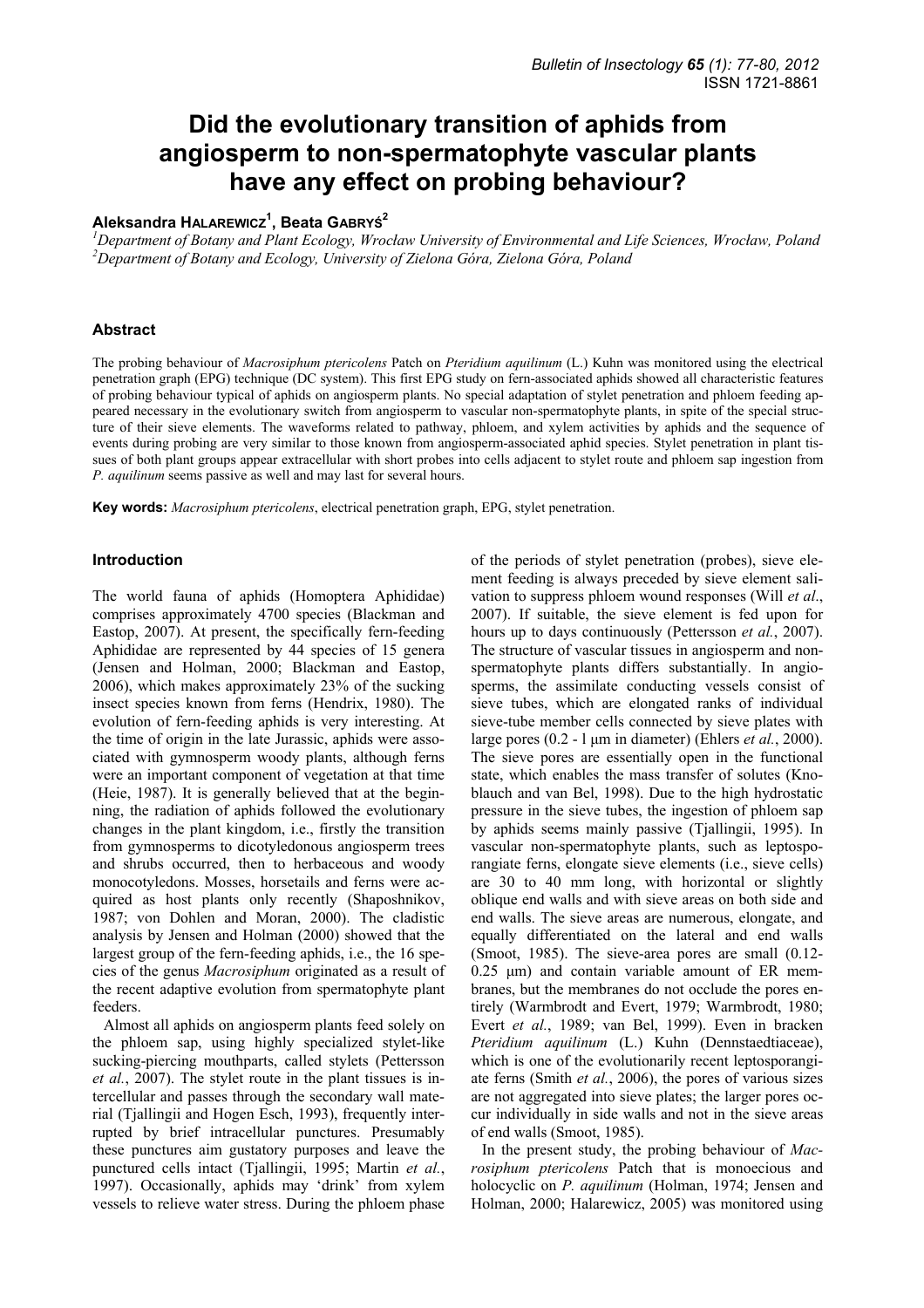the electrical penetration graph (EPG) technique. This study was carried out to investigate whether the angiosperm-fern host-plant switch might include adaptations in aphid probing due to the different structures of the phloem systems of these plants. Aphid probing and feeding on ferns has not been documented before.

## **Materials and methods**

Aphid probing behaviour, i.e. plant penetration by aphid stylets was monitored using the electrical penetration graph (EPG) technique EPG (DC system, Tjallingii, 1988), which is commonly applied in hemipteran-plant studies. In this experimental set-up, aphid and plant are made parts of an electrical circuit, which is completed when the aphid inserts its stylets into the plant. A weak voltage is supplied to the plant, and all voltage changes are recorded as EPG waveforms that have been correlated with aphid activities and stylet tip positions in plant tissues (Tjallingii, 1994). The values of parameters derived from EPG recordings, e.g., the duration of probing, duration of phloem sap ingestion, number of probes, etc., reflect the level of suitability of plants to aphids (Mayoral *et al.*, 1996). *P. aquilinum* plants and *M. ptericolens* apterous females were randomly collected from a natural site in a conifer forest in the Ślęża Landscape Reserve (Ślęża Massif, Lower Silesia, Poland). In the laboratory, clean, mature, fully developed leaves were used for EPG recording. Leaves used for EPG recording were detached from the plants immediately before the experiments and their petioles were inserted in a plastic vial with water, in which the plant electrode was inserted. After silver glue attachment of the gold wire electrode, aphids were starved for 1 hour prior to the experiment. Probing behaviour of 10 apterous females was monitored for 8 hours continuously. Signals from a 4-channel EPG device were stored on the computer hard disc (100HZ sample rate) and analysed subsequently by using PROBE 2.1 software (EPG-Systems, Wageningen, The Netherlands; www.epgsystems.eu). The following EPG patterns were distinguished: np (non probing - aphid stylets outside the plant), A, B, C (stylet pathway phase - penetration of tissues), E1 (sieve element salivation), E2 (sieve element ingestion), and G (xylem ingestion). A number of sequential and nonsequential parameters were calculated, i.e. referring to the sequence of events during recordings or waveform occurrence frequencies, total and average durations, etc., respectively (van Helden and Tjallingii, 1993).

## **Results and discussion**

The EPG study of *M. ptericolens* probing on *P. aquilinum* revealed all waveforms that represent three major behavioural phases that have previously been described from various aphid species on angiosperm plants, which are: pathway (C and F), phloem (E1 and E2), and xylem (G) phases. The pathway waveform C had a typical appearance, i.e., it was composed of periods of waves at extracellular level and potential drops to intracellular



**Figure 1.** Representative 8-hour EPG recording of *M. ptericolens* on *P. aquilinum*. np = non probing;  $C =$  pathway (probing in peripheral plant tissues);  $E1$  = phloem watery salivation;  $E2$  = phloem sap ingestion;  $F =$  derailed stylet activities;  $G =$  xylem sap ingestion.

level, which reflect stylet progress in the secondary cell walls and brief cell punctures along the stylet track, respectively. During the phloem phase, E1 and E2 waveforms had typical appearance known from most aphids on angiosperm plants and the sap ingestion periods E2 (if present) were always preceded by watery salivation E1. Waveforms F and G had also the typical shape and they occurred sporadically (figure 1).

The average EPG recording from *M. ptericolens* on *P. aquilinum* started with a short (a few minutes long) period of non-probing, then aphids inserted stylets into the plant (figure 1). At the beginning, the probes were relatively short and included only pathway phase. There were 20 probes during the 8-hour recordings on average, but the variation in probe number among the recorded aphids was relatively high (table 1). On average, 19.3 ( $\pm$  12.1) exclusively pathway probes preceded a probe that ended in the phloem. The period of prephloem activities lasted for 3.6 hours from the onset of the experiment, and 2.5 hours within an E-probe, on average. Almost all aphids on *P. aquilinum* showed phloem sap ingestion periods (E2) during the 8-hour recording. The success ratio of phloem acceptance, i.e. the proportion of aphids showing a sustained phloem ingestion (E2 waveform) period, was 85%, which means that almost all contacts with phloem elements ended in ingestion. The proportion of E2 in the phloem phase was ca. 93%. The average duration of the first phloem phase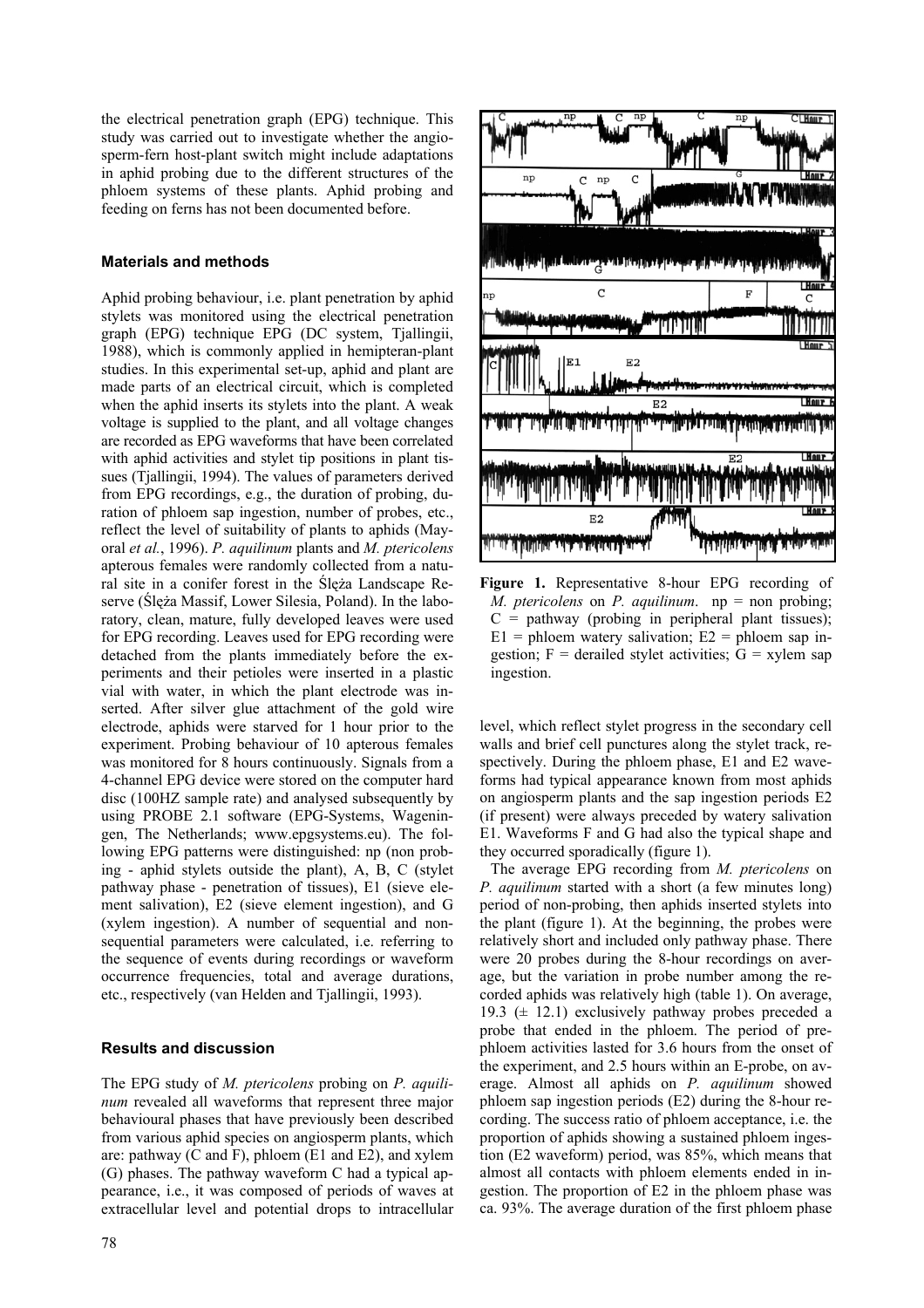**Table 1.** EPG-derived parameters related to probing activities of *M. ptericolens* on *P. aquilinum*.

| EPG parameter                                           |               | Macrosiphum ptericolens |
|---------------------------------------------------------|---------------|-------------------------|
| Total duration of probing                               | $\mathbf h$   | $6.9 \ (\pm 0.6)$       |
| Total duration of pathway phase*                        | $\hbar$       | 5.5 $(\pm 1.5)$         |
| Total duration of phloem phase $E1 + E2$                | h             | $1.3 (\pm 1.5)$         |
| Total duration of sap ingestion E2                      | h             | $1.3 (\pm 1.4)$         |
| Number of probes                                        | #             | $20.4 (\pm 12.3)$       |
| Number of probes before phloem phase                    | #             | $19.3 (\pm 12.1)$       |
| Number of phloem phases $E1$ and $E1 + E2$              | #             | $1.3 (\pm 0.5)$         |
| Number of E2 phases                                     | #             | 1.1 ( $\pm$ 0.4)        |
| Time from $1st$ probe to $1st$ phloem phase             | $\mathbf h$   | $3.6 (\pm 2.3)$         |
| Time to phloem phase within a probe                     | h             | $2.5 (\pm 2.7)$         |
| Duration of $1st$ phloem phase                          | h             | $1.3 (\pm 1.4)$         |
| Duration of $1st$ sap ingestion phase E2                | h             | $1.7 (\pm 1.5)$         |
| Proportion of aphids with phloem phase                  | $\frac{0}{0}$ | 70                      |
| Proportion of aphids with sustained sap ingestion phase | $\frac{0}{0}$ | 70                      |

Values represent means ( $n = 10$ ) ( $\pm$  SD).  $*$  F and G waveforms occurred sporadically and were included in pathway phase.

was 1.3 hours. The maximum recorded duration of uninterrupted E2 phase was at least 3.8 hours (i.e., the EPG experiment ended before the E2 phase ended) (figure 1). The proportion of non-probing decreased with time, whereas the proportion of pathway and phloem activities increased in the course of time (figure 2).

Not only the waveforms related to pathway, phloem, and xylem aphid activities have a similar shape but also the sequence of events during probing resembles that known from various aphid species on angiosperms. Probing by *M. ptericolens* as well as by angiosperm aphids is composed of a series of probes separated by periods of non-probing. The probes increase in duration with time and the aphids mostly need several hours to reach the first sieve element waveforms and sap feeding. Also, sustained phloem ingestion is often maintained in *M. ptericolens* for more than one hour as in other aphids (Tjallingii, 1988; 1995; Gabryś and Tjallingii, 2001; Halarewicz-Pacan *et al.*, 2003; Pettersson *et al.*, 2007; Kordan *et al.*, 2011).

In part, this EPG study on *M. ptericolens* supports the findings of Evert *et al.* (1989) considering *Myzus persicae* Sulzer on *Pellaea viridis* (Forsskal) Prantl (Polypodiales Pteridaceae). Based on the electron microscopy studies, Evert *et al.* (1989) reported that the penetration of the epidermis, hypodermis and mesophyll by the aphid stylets was entirely intercellular but at the endodermis and within the veins the stylets followed an intracellular pathway. Our EPG data also show that the stylet penetration in peripheral plant tissues, epidermis and mesophyll is extracellular with short probes into cells adjacent to stylet route. The image of intracellular position of stylets in endodermis and veins that was seen by Evert *et al.* (1989) might have concerned necrotic or disintegrating cells, like in their previous study (Evert *et al.*, 1973), which was explained by Tjallingii and Hogen Esch (1993) basing on the EPG/transmission electron microscopy correlation studies. Our EPG results clearly demonstrate that the penetration in the deeper tissue layers is also extracellular, which can be seen especially during the C/E1 (i.e., pathway/phloem salivation) extracellular/intracellular transition phase



**Figure 2.** Sequence of probing activities of *M. ptericolens* on *P. aquilinum* during 8-hour EPG recording (mean of 10 aphids).  $np = non probing$ ;  $C = pathway$ phase;  $E =$  phloem phase (E1 salivation and E2 sap ingestion). F and G waveforms occurred sporadically and were included in pathway phase.

that always indicates the beginning of aphid stylet activities in the sieve elements (Tjallingii, 1995). Evert *et al.* (1989) showed that aphid stylet tips were found in the fern sieve elements and were devoid of salivary sheath material, which suggested that the aphids were feeding on the conducting sieve elements. At the same time, they found no apparent damage in sieve elements containing aphid mouthparts. Indeed, once the aphids start with specific phloem activities (show phloem phase waveforms), they stop producing the salivary sheath material and the sieve elements that the aphids feed upon remain intact (Tjallingii and Hogen Esch, 1993). Moreover, in our study we found that the phloem sap from *P. aquilinum* is ingested in a passive way by *M. ptericolens* (E2 waveform; Tjallingii, 1995) and the aphids may ingest sap from one phloem element for several hours. This finding may be indirect evidence that the membranous material in the sieve pores of the fern phloem cells does not stop or hamper a continuous flow of the phloem sap.